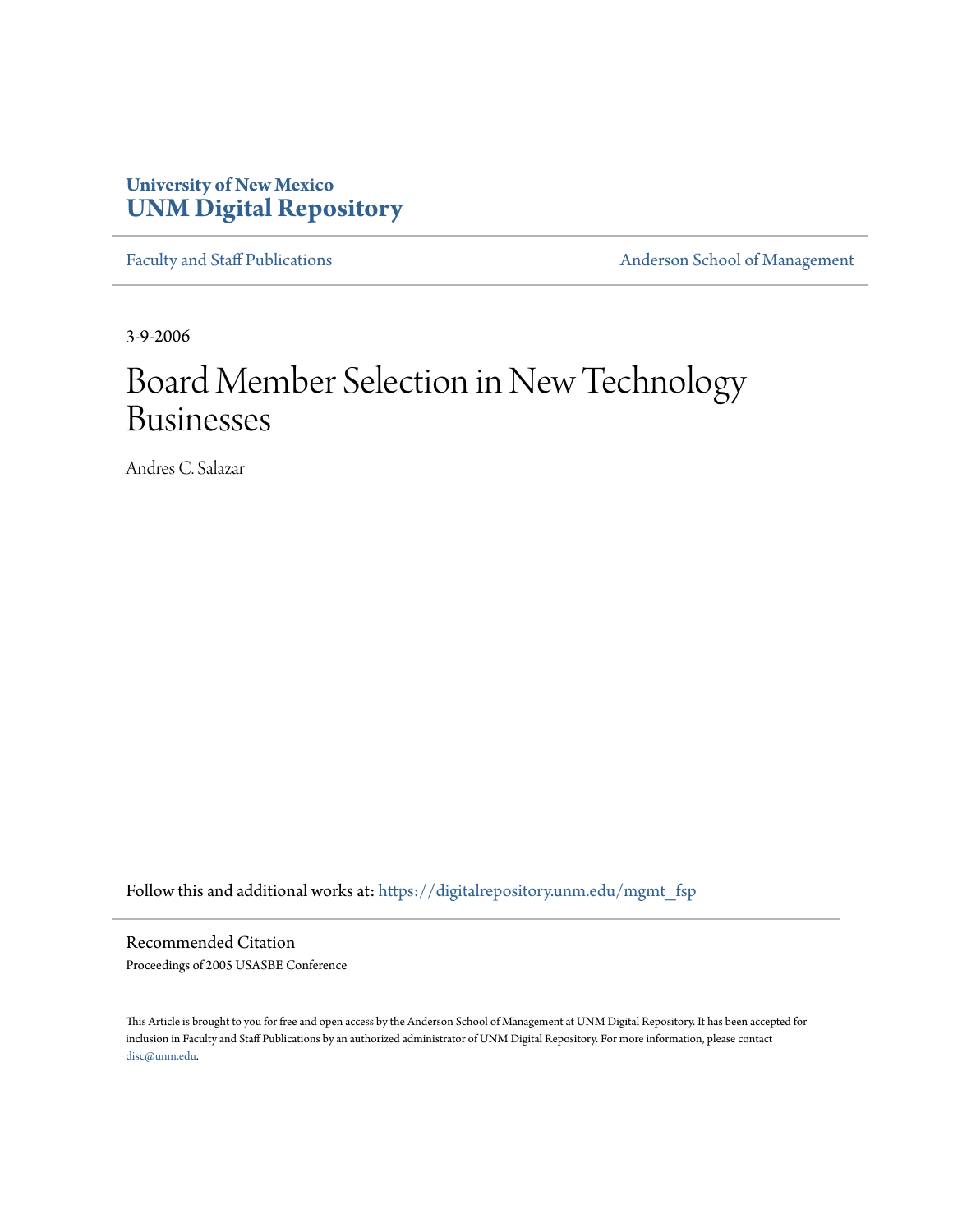# **BOARD MEMBER SELECTION IN NEW TECHNOLOGY BUSINESSES:**

#### **By ANDRES C. SALAZAR**

Anderson Schools of Management School of Engineering University of New Mexico Email: asalazar@unm.edu

#### *Abstract*

*Recent events in the US have focused attention on the fiduciary responsibility of independent board members at a public or private company. This paper examines the process of selecting board members at a high tech start-up where issues of investment in innovation, conflict of interest, firm valuation, non-interference in direct management, exit strategy and accounting practices can be difficult for an entrepreneurial team to handle in a timely manner. Start-ups are in a unique position in that they have the opportunity to initiate a board composition that not only can serve them well in the first few years of business but can set the "tone" or "culture" for the expected levels of ethical behavior in the entrepreneurial team. After reviewing the functions of board members, a typology of candidates and general qualifications, suggestions are made to the start-up's entrepreneurial team in the form of a checklist for dealing with several of these issues in board governance.* 

#### **CHANGING ROLE OF THE BOARD OF DIRECTORS**

Recent events in the US have focused attention on the fiduciary responsibility of board members in a company. Questionable tactics in financial reporting at *Enron*, lucrative executive compensation packages at *Tyco* and numerous reports of insider trading and conflict of interest have eroded the confidence in the methodology of board oversight. In the aftermath of recent corporate scandals, the spotlight has shown most brightly on whom shareholders considered the most impartial of board members and who was supposed to best represent their interests – the independent board member. The independence was derived from several attributes: not being part of management or related to any member of management; not having substantial financial investment in the company; not doing business with the company; and not being able to accrue great personal wealth from the company's performance. Nevertheless, despite the disappointment and due to the urging of institutional investors, companies have moved towards having more and more independent directors. (Colman, 1994) However, there are mixed reviews as to the value of the independent directors on the board in relation to firm performance. (Lin, 1996) (Barnhart and Rosenstein, 1998) (Denis, 2001) The role the board plays in corporate governance is certainly becoming more pronounced and the board's relationship with the CEO is also changing. (Pound, 1995)

Start-ups have the unique opportunity to begin corporate governance with principles that have become important to shareholders – transparency, communications, standard and widely accepted accounting rules, and the highest ethical standards. Although start-ups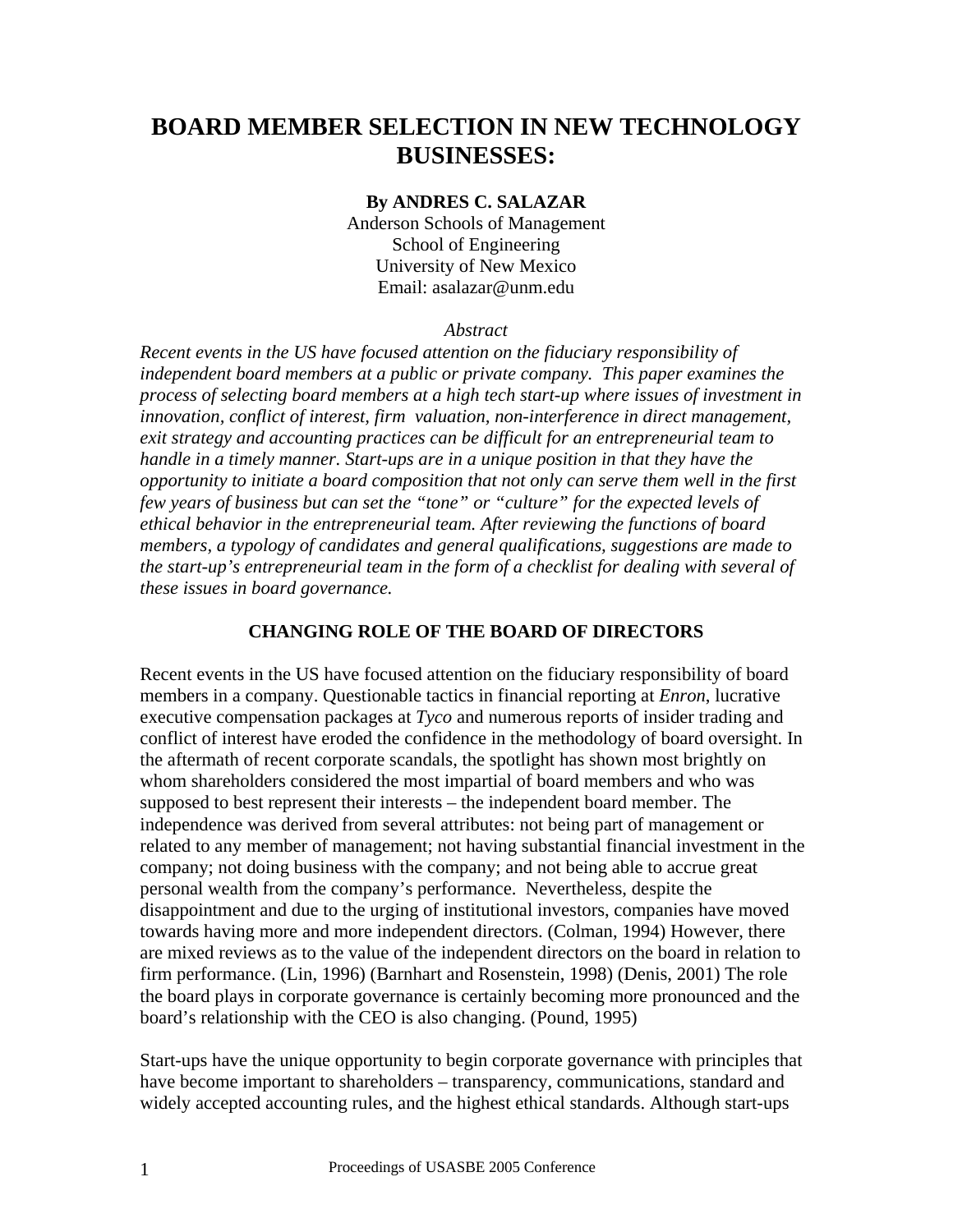begin their corporate life almost without exception as private companies, many choose to immediately follow SEC and NASDAQ rules about the role independent directors should play in corporate governance. In this way, the corporate governance transition in going from a private company to a public company would be smooth and with no need for major alteration. There are many books and articles outlining the responsibilities of a corporate board member, *The Corporate Director's Guidebook* (1994) being an example. However, few authors have addressed the methodology for the selection of board members, especially in start-ups, let alone high tech start-ups.

 Due to the recent adverse stock market conditions and the "witch hunt" now underway in the US to ferret out unethical if not illegal behavior of company management and board members, it is timely for the entrepreneurial team ("ET") to place more importance on board selection than ever before. Further, the selection process may become more laborious than before due to the disinterest being generated in potential board members as they see board membership as more "risky" than in the past. Director and Officer ("D&O") insurance policies, once relatively common in public but rare in private companies, may become a requirement for a prospective board member of any stature, wealth and reputation to join a company board. Few public companies have braved not having D&O insurance in the past and fewer will dare continue not having such protection.

Another reason for developing a corporate governance plan at a start-up centers on its high risk of business failure in the early years. A strong board can assist in detecting and attending to signs of business ailments (Scherrer, 2003). Assembling the right board can also assist the high tech start-up in maintaining its focus on innovation and commercialization processes. (Perel, 2002) High tech start-ups have the added business hurdle to overcome of introducing a new technology to the market and achieving its acceptance within a window of opportunity dictated primarily by the level of investment and low competition.

## **FUNCTIONS OF A BOARD MEMBER**

The Sarbanes-Oxley Act of 2002 imposes requirements on board governance as an attempt to make more uniform board oversight of companies. Basic duties and responsibilities were initially outlined in the Model Business Corporation Act of 1978. (Model Act) However, over time five types of relationships have developed between the board and the company: (a) Legalistic; (b) Agency; (c) Strategy and policy; (d) Advisory; (e) Contributory. Four of these types are described in Ong and Lee (2000) as "theories" that researchers have used linearly and individually to describe the functioning of the board relative to the company. Little research has been done to model board influence on company performance using even two of the relationships at the same time let alone all five.

The five relationships or functions ascribed to board behavior in this paper are listed below in similar form to that of Table 1 in Ong and Lee (2000). We will briefly discuss the attributes of each relationship and the impact they may have in assembling a board for a high tech start-up.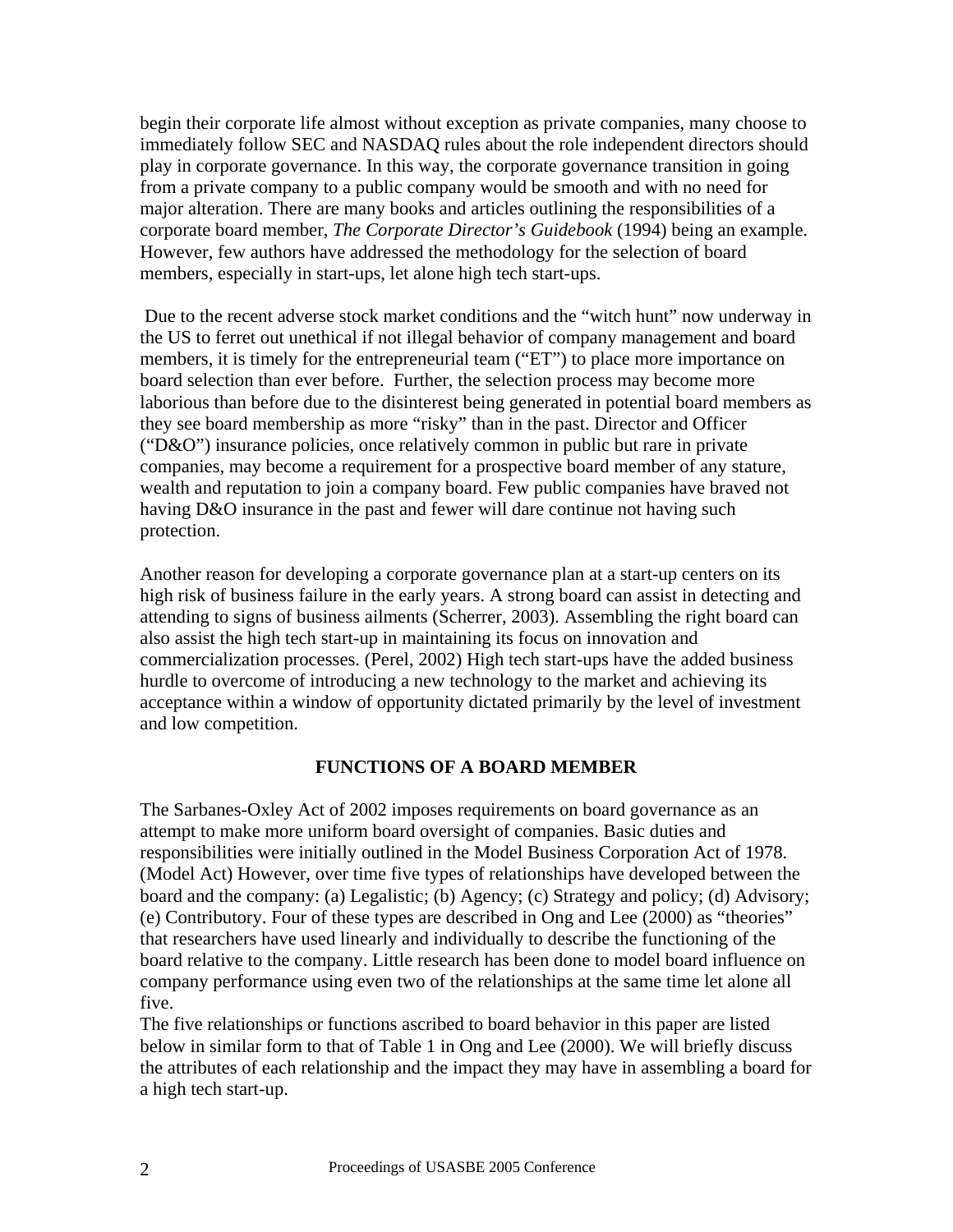**Legal.** The company board has powers and responsibilities endowed by its articles of incorporation, corporate bylaws, federal and state statutes, or regulations passed down from the SEC or stock exchanges.

**Agency**. The role of agency dates back to the expectation that owners and managers can have a divergence of interests. (Berle and Means, 1932) In this light the primary job of the board directors is to provide impartial and diligent oversight of a company's operation and management *in the interest of all shareholders*.

**Strategy and Policy.** As a result of performing its legal and oversight duties, the board exercises judgment in evaluating business plans, investment opportunities and organizational priorities. The process of evaluating and approving such major strategic options of the company empowers the board in establishing strategy for the company. (Zahra, 1990) Research has shown a positive correlation between board involvement in corporate strategy and firm performance. (Pearce and Zahra, 1991)

**Advisory.** Board members are expected to perform in an advisory role to company management. Large investors in a technology company, such as venture capitalists ("VC's"), at times insist on playing a major advisory role as board members, especially with youthful and inexperienced management teams. VC's can overplay this role to their detriment if they fail to gain the trust of the entrepreneurial team early in their association. (Besenitz, Moesel, Fiet and Barney, 1997)

**Contributory**. Board members do volunteer their services operationally in many ways with or without additional compensation under the conditions that the time to complete the service is not burdensome and that the service does not compromise their career or current position. This relationship is attributed to a "stewardship" function of a board member. (Davis, Schoorman and Donaldson, 1996)

## **TYPOLOGY OF BOARD MEMBERS**

**Investor.** Anyone who has made a significant investment in the start-up frequently asks for a board seat principally for the sake of "protecting" their investment. Venture capitalists commonly ask for a restructuring of the board as they make an investment, assuring themselves of enough board seats to reflect the size of investment being made in the company. Depending on the limited partnership agreement governing the venture capital firm, it is often the case that the VC partner him/herself has to sit on the board associated with his/her "deal."

**Employee/Manager.** It is common for managers or other employees, especially founders, to request a board seat, frequently using the argument that they own considerable stock and they have a significant stake in board decisions. Entrepreneurs can find that the CEO's membership is adequate for representing the interests of the managers and other employees. Employees are obvious "insiders" who are biased in that they tend to protect their jobs with the company.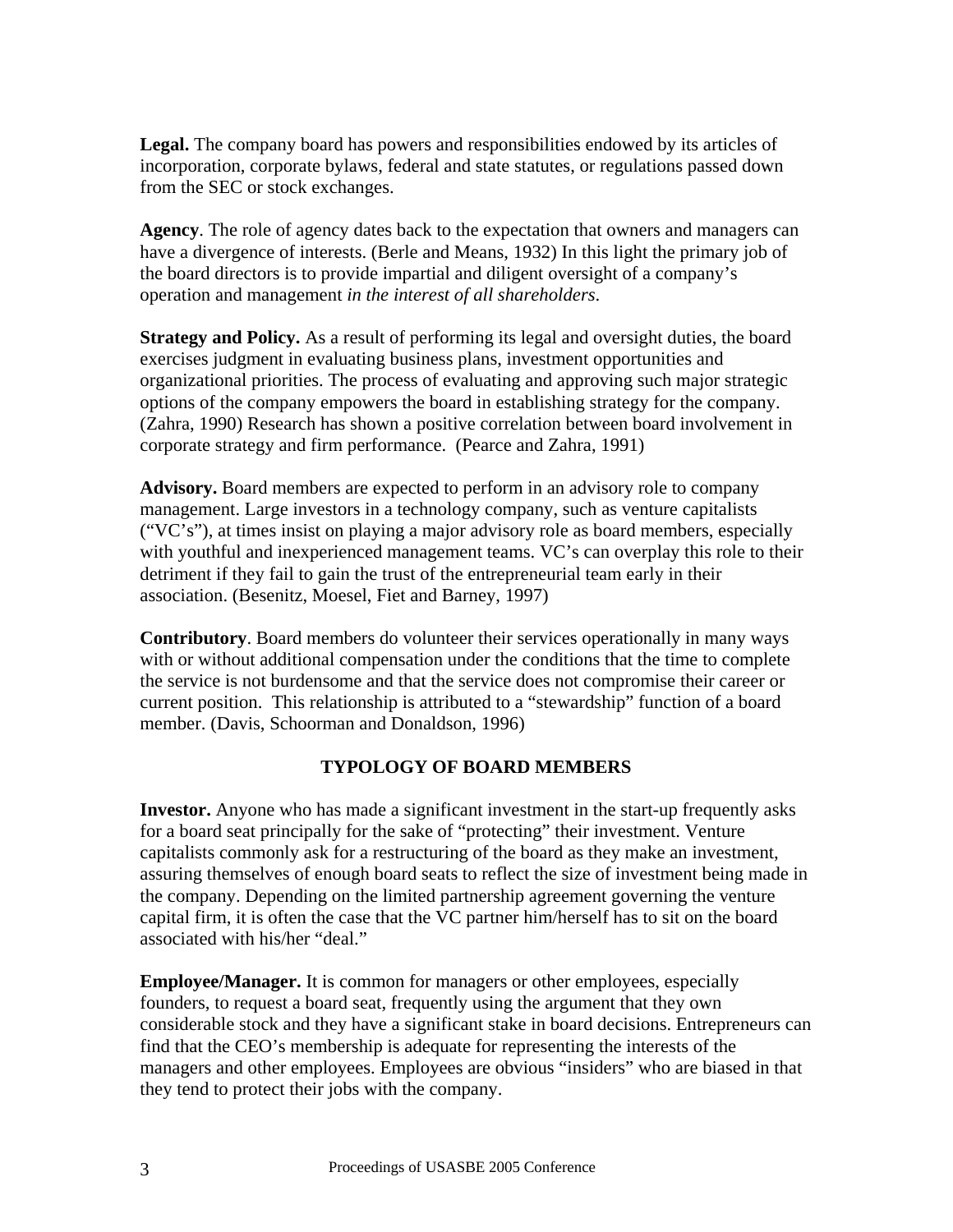**Relevant Stakeholder.** Other stakeholders found on boards include customers, suppliers, legal counsel, spouses of the CEO or other board members and family members. Entrepreneurs are advised to avoid encouraging such candidates to join the board, principally for avoiding conflict of interest.

**The Independent Board Member.** Extensive research has been conducted analyzing company performance relative to board structure parameters such as number of insiders, number of independent members, board compensation, etc. The motivation for such research is obvious. It attempts to answer the question: "What kind of board is associated with acceptable company performance? The consensus from this research, despite a weak association, is to advocate for more independent board members (Barnhart and Rosenstein, 1998) (Denis, 2001).

## **GENERAL QUALIFICATIONS FOR INDEPENDENT BOARD MEMBERS**

More variables that are ascribed to a board member on an individual basis that certainly can influence company performance include (a) communications; (b) motivation; (c) operations experience; (d) teamwork; (e) time. These attributes are especially important for an entrepreneur to assess in a candidate for a board position.

**Communications.** One attribute that may portray the prospective board member's true temperament is that board member's ability to communicate. Witnessing the would-be board member's oral presentations, especially in group meetings, and a review of some his/her writings on business subjects can give insight into the individual's mode of thinking, reasoning and judgment.

**Motivation for Being an Independent Board Member.** What motivates a person to join a board as an independent director? Compensation in the form of bonuses and stock options can be a significant incentive. (Gutierrez, 2003) One model of human behavior poses three classes of variables in determining human behavior (Jain and Triandis, 1990). Social factors such as roles, norms, self concept and interpersonal agreements form one class of variables. Act satisfaction associated with pleasurable activities is another class. Finally, perceived consequences of performing the act is the third class.

**Operations Experience.** Just as it has been reported in the literature (Farris, 1982) that basic knowledge of the underlying technology area has been found to be useful in the success of a manager of knowledge workers in a technology area (resulting in more innovation), so it is likely that a board member can exercise his/her fiduciary responsibility in an improved manner if he/she is knowledgeable in the technology area of the start-up. There is certainly merit to having independent board members who have different backgrounds, such as legal, financial, technical, managerial and ethnicity.

**Teamwork.** It is imperative that the prospective board member demonstrate the ability to handle group dynamics in a professional manner. A tendency to dominate meetings, be vociferous or cantankerous can torpedo a board meeting.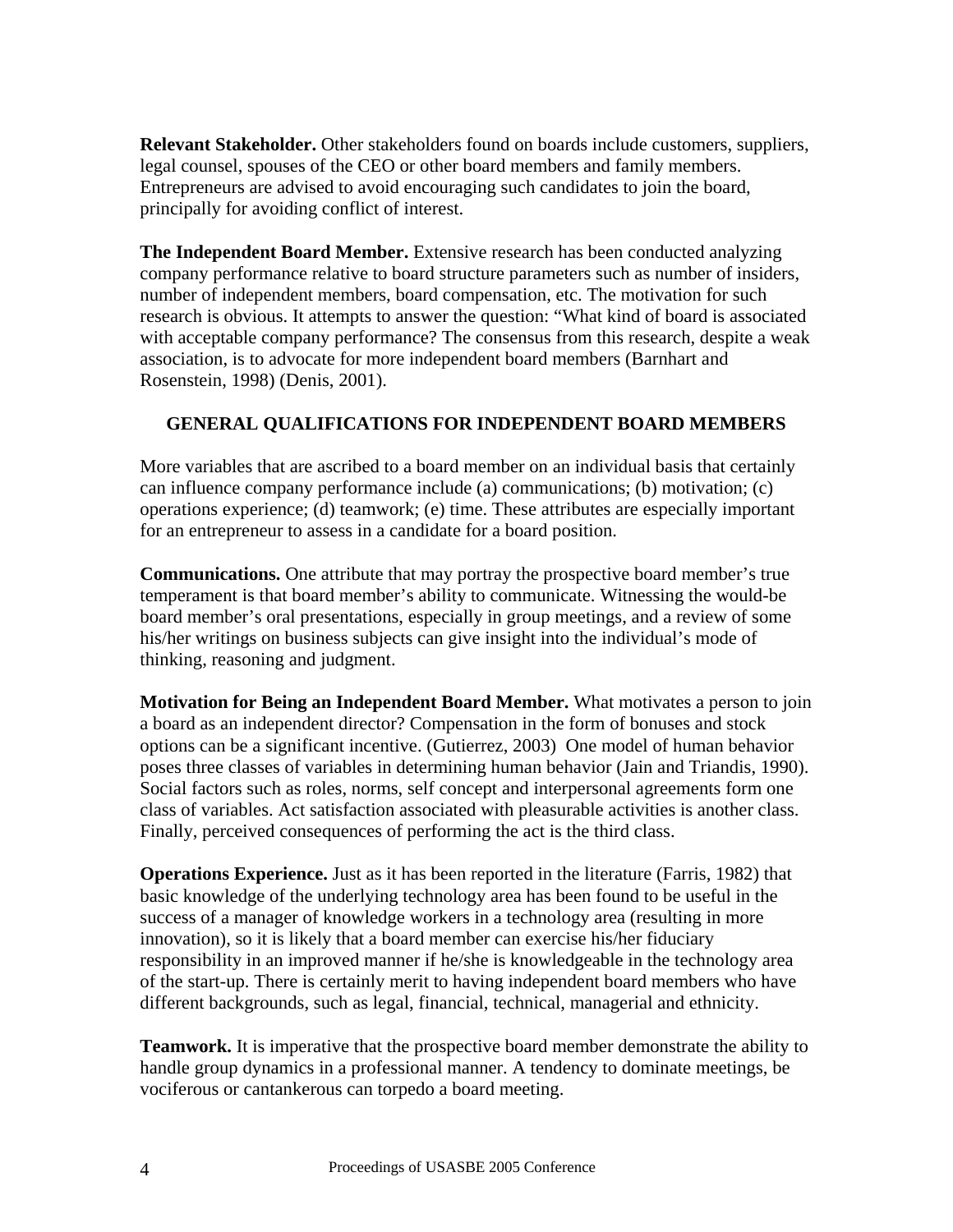**Time Requirements.** Serving on a board can consume considerable time so entrepreneurs should be aware of the contribution of possibly the most important asset a professional has – his/her time. Frequently, independent directors have a full time job at another company or organization and simply cannot afford more than that amount of time per month.

#### **BEST PRACTICES IN BOARD GOVERNANCE**

Several best practices that are pertinent to high tech start-ups are the following. Several of these practices are listed in Sherwin (2003):

- 1. Majority of directors are independent.
- 2. The Chair and CEO are separated.
- 3. Audit committee is composed entirely of independent directors, whose backgrounds indicate a high degree of financial competence.
- 4. Board conducts annual performance review of management team.
- 5. Board has a CEO succession plan in place.
- 6. All committees chaired by independent directors.
- 7. Board membership exhibits diversity in experience, skills, backgrounds, gender and ethnicity.
- 8. Trust, communications and teamwork are nurtured in board activities.
- 9. Review of strategic plan and annual financial plan happens at every board meeting.
- 10. Board meetings are planned with published agenda one week in advance with targeted start and end times.

#### **CHECKLIST FOR BOARD SELECTION AND CONCLUSIONS**

As a result of the prior discussion the following ten assessment steps in Table 1 form a guide for entrepreneurial teams in dealing with board member selection. The first seven steps assess the board member candidate's suitability for general board membership while Steps 8-10 specifically deal with the issue of the start-up's technology focus. There is much activity, perhaps even turmoil, in the initial period of starting up a company. Entrepreneurial teams are often eager to start the product or service development process once funding is secured. It is easy to put off board member selection or relegate it to the lead investor in the company. However, the ET may never be in such an advantageous position again to help select the best available group of people who will perform oversight of the company's management and make other valuable contributions.

#### \_\_\_\_\_\_\_\_\_\_\_ Table 1 \_\_\_\_\_\_\_\_\_\_\_

Usage of Table 1 by an ET in assessing a board member candidate can also be modified by assigning a "weight" to each attribute. For example, the absence of a board member on the current board that exhibits strength in Step 4 may lead the ET to assign a higher weight to Step 4 than to others. However, it is important that ET's understand that no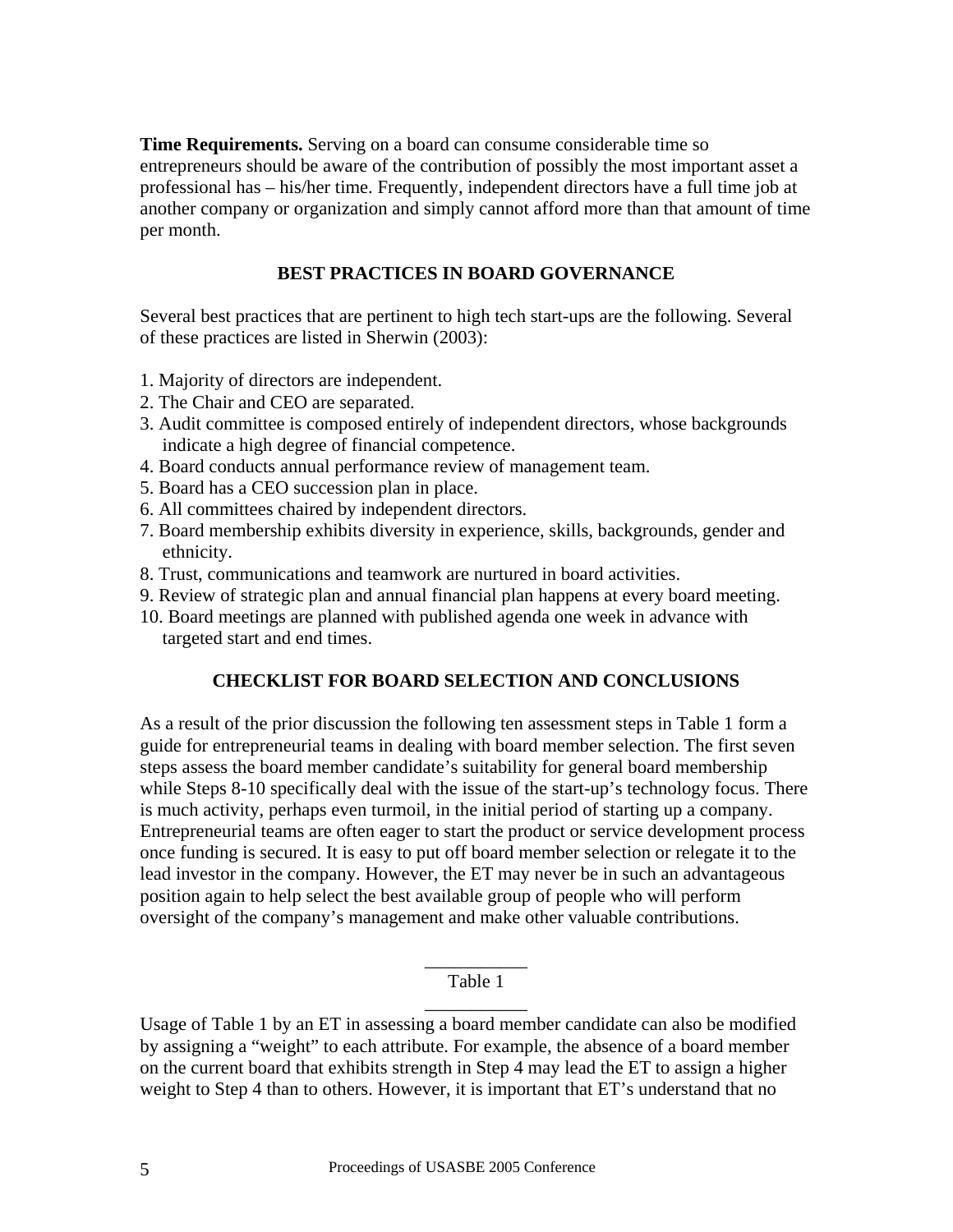attribute can be ignored. Indeed, board candidates who rate poorly in Steps 3, 5 and 7 can cause trouble far in excess of their potential positive contributions.

In summary, the selection of board members for new technology businesses is an important step in laying the groundwork for a company's success. The process of selection should be seen by ET's as a rare opportunity to strengthen the people assets of the company. Choosing board members can very well rival the importance of choosing key operational team members.

#### **REFERENCES**

- Barnhart, Scott W., and Rosenstein, Stuart. (1998). Board composition, managerial ownership, and firm performance: an empirical analysis. *The Financial Review 33* (4), 1.
- Berle, A.A. and Means, G.C. (1932). The Modern Corporation and Private Property. New York: Macmillan.
- Busenitz, Lowell W., and Moesel, Douglas D., and Fiet, James O., and Barney, Jay B. (1997). The framing of perceptions of fairness in the relationship between venture capitalists and new venture teams. *Entrepreneurship: Theory and Practice 21* (3), 5.
- Colman, John M. (1994). Good Governance is Good Business, *Directors & Boards,* (Spring).
- Corporate Director's Guidebook. (1994). 2nd ed., American Bar Association.
- Davis, J.H., Schoorman, F.D. and Donaldson, L. (1996) Toward a Stewardship Theory of Management. Academy of Management Review. 22 (1), 20-47.
- Denis, Diane K. (2001). Twenty-five years of corporate governance research … and counting. *Review of Financial Economics 10* (3), 191.
- Farris, G.F., (1982). The Technical Supervisor: Beyond the Peter Principle. In M.L. Tushman and W.L. Moore (Eds.), *Readings in the Management of Innovation*. Boston, MA: Pitman Publishing.
- Gutierrez, Maria. (2003). A economic analysis of corporate directors fiduciary duties. *Rand Journal of Economics 34* (Autumn), 516-535.
- Jain, R.K., and Triandis, H.C.(1990) Section 6.1 in *Management of Research and Development Organizations (Managing the Unmanageable)*, New York: John Wiley & Sons.
- Lin, Laura. (1996). The Effectiveness of Outside Directors as a Corporate Governance Mechanism: Theories and Evidence. *Northwestern University Law Review, 90* (3).
- Ong, Chin Huat, and Lee, Soo Hoon. (2000) Board Functions and Firm Performance: A Review and Directions for Future Research. Journal of Comparative International Management 3 (1), 3-24.
- Pearce, J.A., and Zahra, S.A. (1992). Board Composition from a strategic Contingency Perspective. Journal of Management Studies, 29: 411-438.
- Perel, Mel. (2002). Corporate Courage: Breaking the Barrier to Innovation. *Research Technology Management* 45 (3), 9.
- Pound, John. (1995). The Promise of the Governed Corporation, *Harvard Business Review* (March-April), 89-98.
- Scherrer, Phillip Scott. (2003) Management Turnarounds: diagnosing business ailments. *Corporate Governance 3* (4), 52.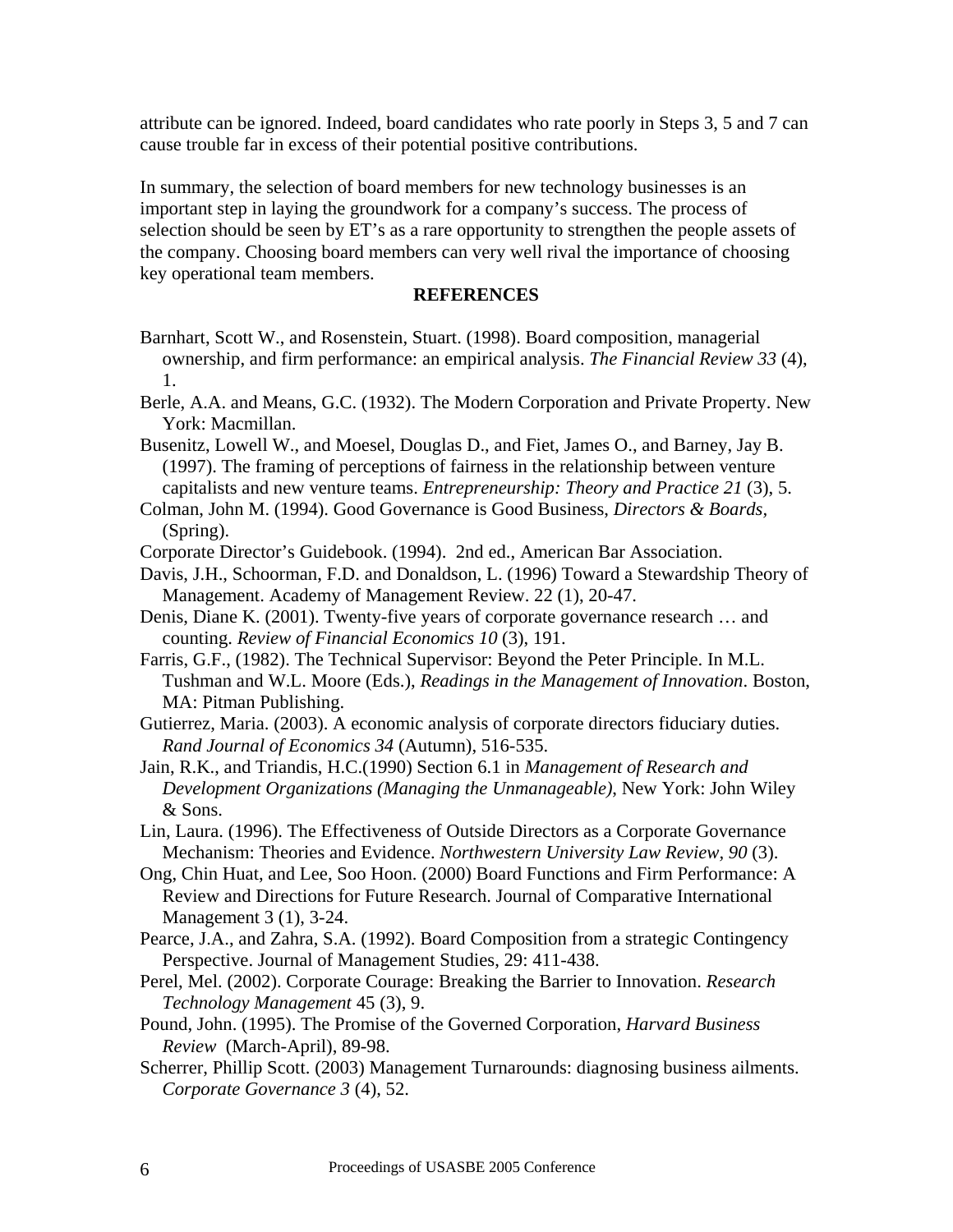Sherwin, Lisa. (2003). Building an Effective Board. *Bank Accounting and Finance* 16 (5), 22.

Zahra, S.A. (1990). Increasing the Board's Involvement in Strategy. *Long Range Planning, 26* (6), 109-117.

## **Table 1 Assessment Steps for Selecting an Independent Board Member in a High Tech Start-up**

| Step No.       | Attribute                   | Areas                   | Comment               |
|----------------|-----------------------------|-------------------------|-----------------------|
| 1              | <b>Business Experience</b>  | Marketing, Sales,       | These areas are       |
|                |                             | Strategy                | probably most         |
|                |                             |                         | useful to a start-up  |
| $\overline{2}$ | <b>Communication Skills</b> | <b>Active Listening</b> | Individual must be    |
|                |                             | and Succinct            | able to "listen" to   |
|                |                             | Verbalization           | the E-team's issues   |
|                |                             |                         | and not "overtalk."   |
| 3              | Ethics & Background         | Impeccable ethical      | Avoid selection of    |
|                |                             | background              | anyone with           |
|                |                             |                         | questionable          |
|                |                             |                         | reputation.           |
| 4              | Ability to "Open Doors"     | Relationship with       | This is valuable      |
|                |                             | Potential               | initial "capital" for |
|                |                             | customers,              | the start-up.         |
|                |                             | suppliers, potential    |                       |
|                |                             | investors               |                       |
| 5              | No Conflict of Interest     | No significant          | Too much potential    |
|                |                             | interest in             | conflict will         |
|                |                             | ownership or            | necessitate           |
|                |                             | financial               | excusing the board    |
|                |                             | association             | member from           |
|                |                             |                         | deliberations         |
| 6              | Time Availability           | No more than 2          | Regardless of other   |
|                |                             | other board             | virtues, absences     |
|                |                             | memberships             | from deliberations    |
|                |                             |                         | does disservice to    |
|                |                             |                         | company               |
| 7              | Chemistry with Founders     | More so than age        | Difficulty in         |
|                |                             | difference,             | relating to founding  |
|                |                             | interpersonal skill     | team is a "no-no."    |
|                |                             | is important            |                       |
| 8              | Gen. Knowledge of           | Career in               | A degree in           |
|                | Technology                  | technology              | technology helps      |
| 9              | Specific Knowledge of       | User, Developer,        | User is most          |
|                | Company's Technology        | Researcher              | needed for a start-   |